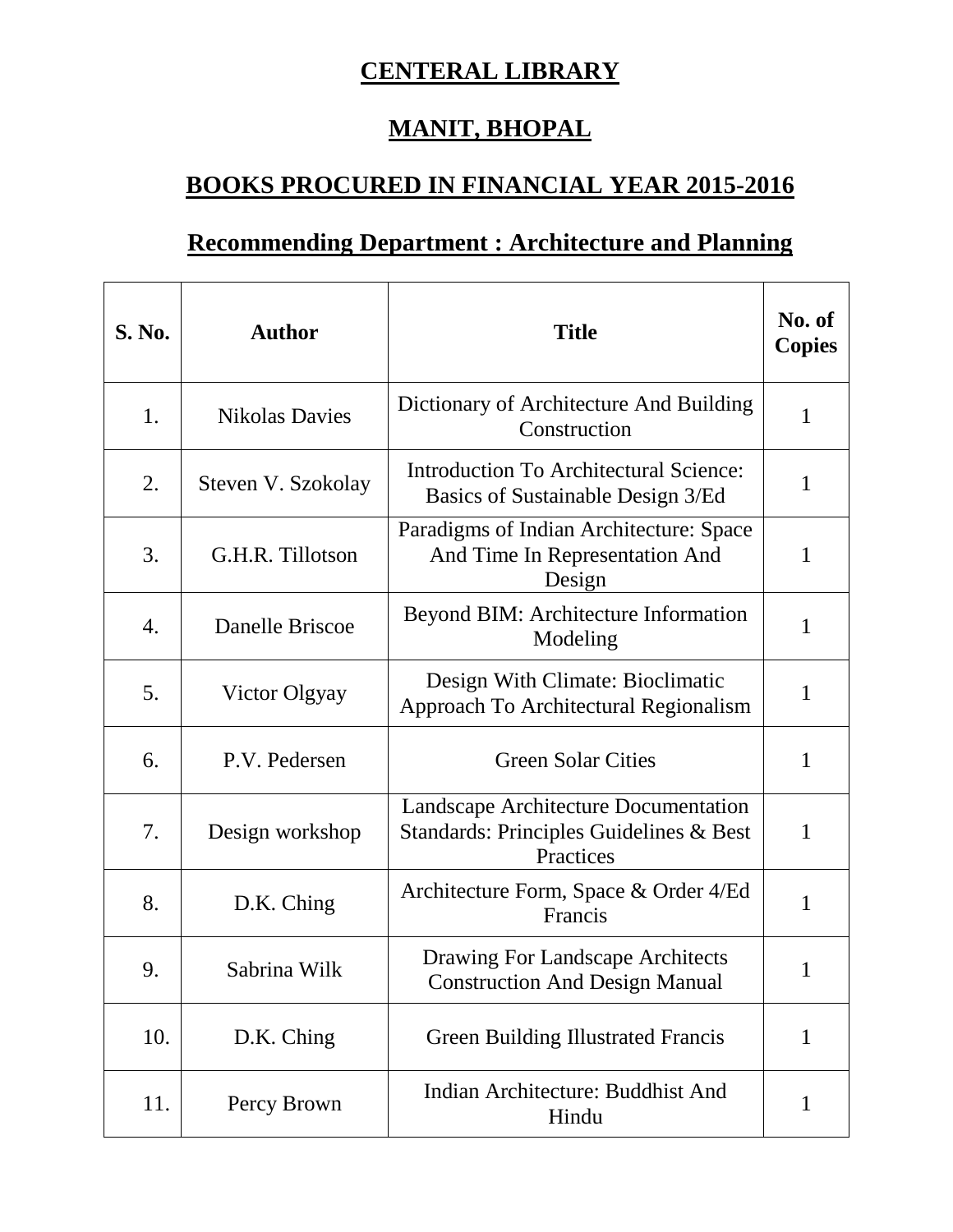| S. No. | <b>Author</b>         | <b>Title</b>                                                                                                 | No. of<br><b>Copies</b> |
|--------|-----------------------|--------------------------------------------------------------------------------------------------------------|-------------------------|
| 12.    | Percy Brown           | Indian Architecture: Islamic Period                                                                          | $\mathbf{1}$            |
| 13.    | <b>Andrew Watts</b>   | <b>Modern Construction Envelopes</b>                                                                         | 1                       |
| 14.    | <b>Mark Dekay</b>     | Sun, Wind & Light: Architectural<br>Design Strategies 3/Ed                                                   | $\mathbf{1}$            |
| 15.    | Lance Jay Brown       | Urban Design For An Urban Century:<br>Shaping More Livable Equitable And<br><b>Resilient Cities</b>          | $\mathbf{1}$            |
| 16.    | Linda Groat           | <b>Architectural Research Methods 2/Ed</b>                                                                   | $\mathbf{1}$            |
| 17.    | <b>Neufert</b>        | Architects Data 4/Ed                                                                                         | $\mathbf{1}$            |
| 18.    | <b>Stephen Emmitt</b> | Barrys Advanced Construction Of<br>Buildings 2/Ed                                                            | $\mathbf{1}$            |
| 19.    | <b>Stephen Emmitt</b> | Barrys Introduction To Construction Of<br>Buildings 2/Ed                                                     | 1                       |
| 20.    | D.K. Ching            | <b>Building Construction Illustrated 4/Ed</b><br>Francis                                                     | 1                       |
| 21.    | Roy Chudley           | <b>Building Construction Handbook 9/Ed</b>                                                                   | $\mathbf{1}$            |
| 22.    | James A. Lagro        | <b>Site Analysis: Informing Context</b><br><b>Sensitive And Sustainable Site Planning</b><br>And Design 3/Ed | $\mathbf{1}$            |
| 23.    | Roger H. Clark        | Precedents In Architecture: Analytic<br>Diagrams, Formative Ideas And Partis<br>4/Ed                         | 1                       |
| 24.    | Arne Saelen           | <b>Urban Landscapes</b>                                                                                      | $\mathbf{1}$            |
| 25.    | <b>Ballast</b>        | <b>Architects Handbook Of Formulas</b><br>Tables & Mathematical Calculation                                  | 1                       |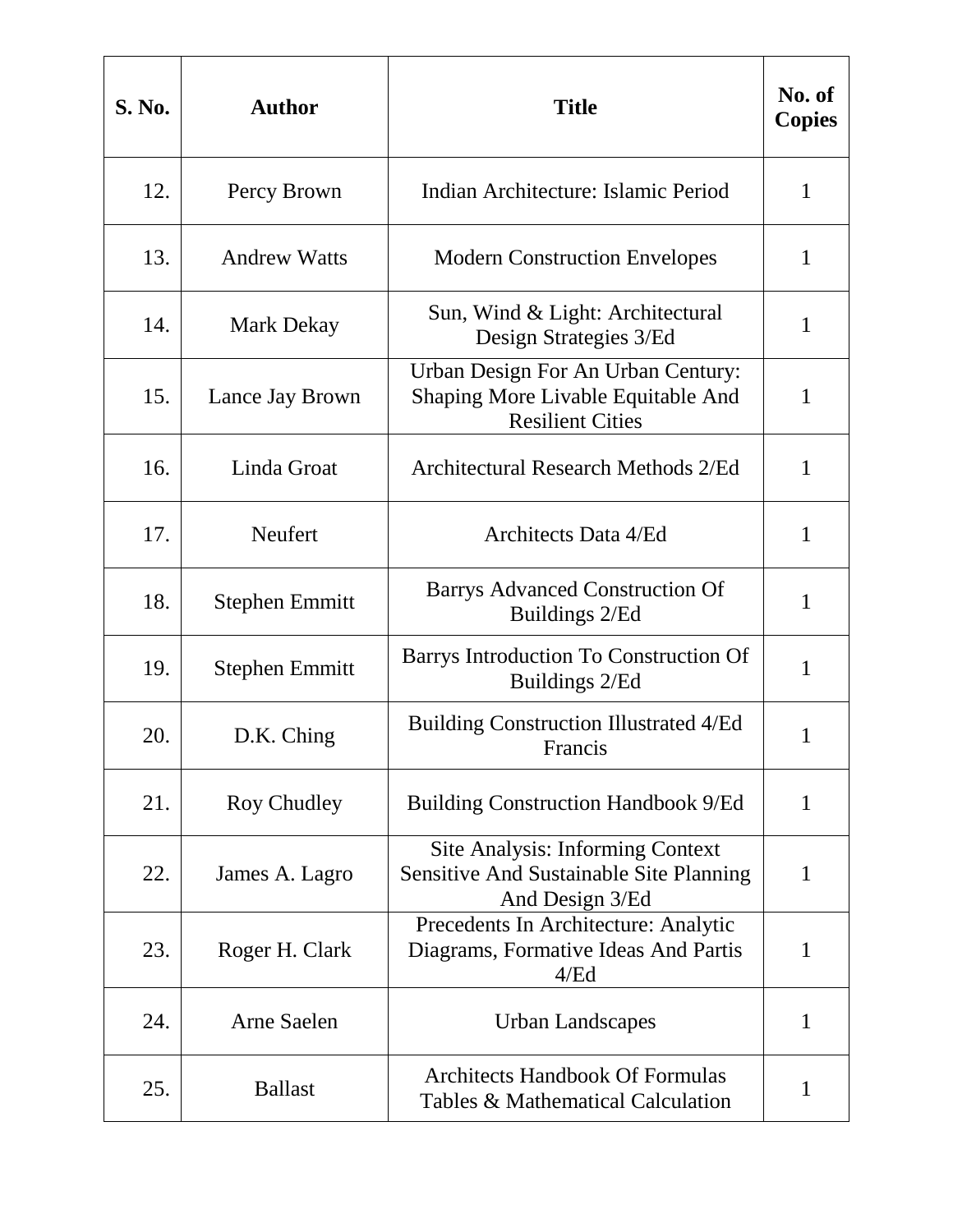| <b>S. No.</b> | <b>Author</b>         | <b>Title</b>                                        | No. of<br><b>Copies</b> |
|---------------|-----------------------|-----------------------------------------------------|-------------------------|
| 26.           | Landphair             | <b>Landscape Architecture Construction</b><br>3/Ed  | $\mathbf{1}$            |
| 27.           | Loeb                  | Space Structure: Their Harmony And<br>Counterpoint  | 1                       |
| 28.           | Cotbuh                | Cold-Formed Steel In Tall Buildings                 | $\mathbf{1}$            |
| 29.           | <b>Iain Robertson</b> | <b>Studying Cultural Landscapes</b>                 | $\mathbf{1}$            |
| 30.           | Dutp                  | City Space Landscape Design                         | $\mathbf{1}$            |
| 31.           | N.D. Bhatt            | Machine Drawing 48/Ed                               | 6                       |
| 32.           | Punmia B.C.           | <b>Building Construction 10/Ed</b>                  | 6                       |
| 33.           | Roy Chudley           | <b>Building Construction Handbook 8/Ed</b>          | 6                       |
| 34.           | W.B. Mckay            | <b>Building Construction Metric (Vol.1)</b><br>5/Ed | 5                       |
| 35.           | W.B. Mckay            | <b>Building Construction Metric (Vol.2)</b><br>4/Ed | 5                       |
| 36.           | W.B. Mckay            | <b>Building Construction Metric (Vol.3)</b><br>5/Ed | 5                       |
| 37.           | W.B. Mckay            | <b>Building Construction Metric (Vol.4)</b><br>4/Ed | 5                       |
| 38.           | Francis D.K. Ching    | <b>Building Construction Illustrated 4/Ed</b>       | 4                       |
| 39.           | Francis D.K. Ching    | A Visual Dictionary Of Architecture<br>2/Ed         | 1                       |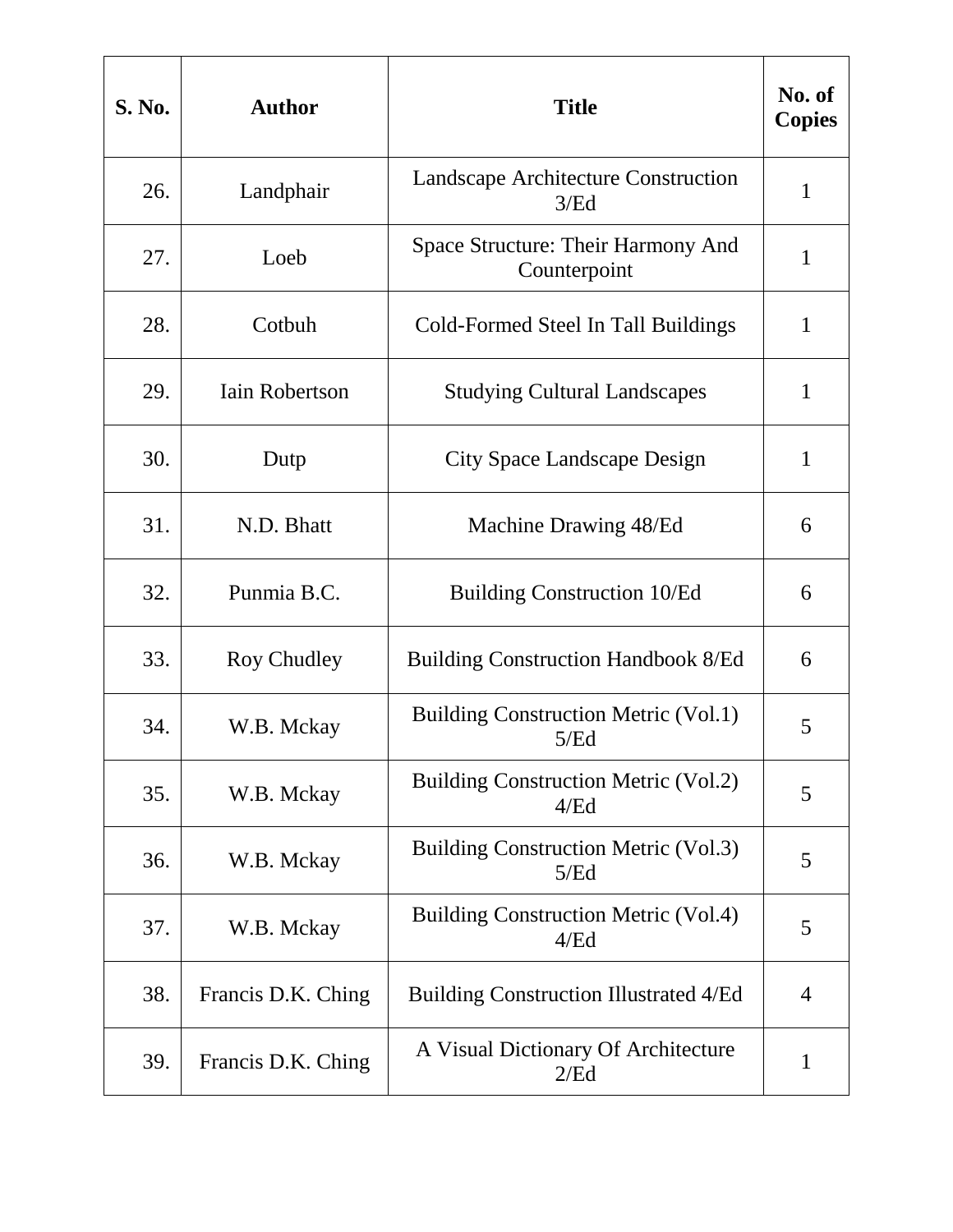| <b>S. No.</b> | <b>Author</b>            | <b>Title</b>                                                                     | No. of<br><b>Copies</b> |
|---------------|--------------------------|----------------------------------------------------------------------------------|-------------------------|
| 40.           | Kevin Lynch              | The Image Of The City                                                            | 3                       |
| 41.           | Rangwala S.C.            | <b>Town Planning</b>                                                             | 5                       |
| 42.           | Hiraskar G.K.            | The Great Ages Of World Architecture                                             | $\overline{2}$          |
| 43.           | Dutta B.N.               | Estimating And Costing 27/Ed                                                     | 5                       |
| 44.           | Francis D.K. Ching       | Architecture Form, Space & Order 4/Ed                                            | $\overline{2}$          |
| 45.           | Bryan Lawson             | How Designers Think 4/Ed                                                         | $\overline{2}$          |
| 46.           | Arthur L. Guptill        | Rendering In Pen And Ink 60/Ed                                                   | 3                       |
| 47.           | Percy Brown              | Indian Architecture Islamic Period                                               | 4                       |
| 48.           | <b>Banister Fletcher</b> | A History Of Architecture                                                        | 3                       |
| 49.           | Percy Brown              | Indian Architecture Buddhist And Hindu                                           | 3                       |
| 50.           | Rangwala S.C.            | <b>Engineering Materials</b>                                                     | 6                       |
| 51.           | G.S. Birdie              | Water Supply & Sanitary Engineering<br>8/Ed                                      | 5                       |
| 52.           | <b>Watson Donald</b>     | Time-Saver Standards For Urban Design                                            | $\mathbf{1}$            |
| 53.           | Chandra Satish           | <b>History Of Architecture And Ancient</b><br><b>Building Materials In India</b> | 4                       |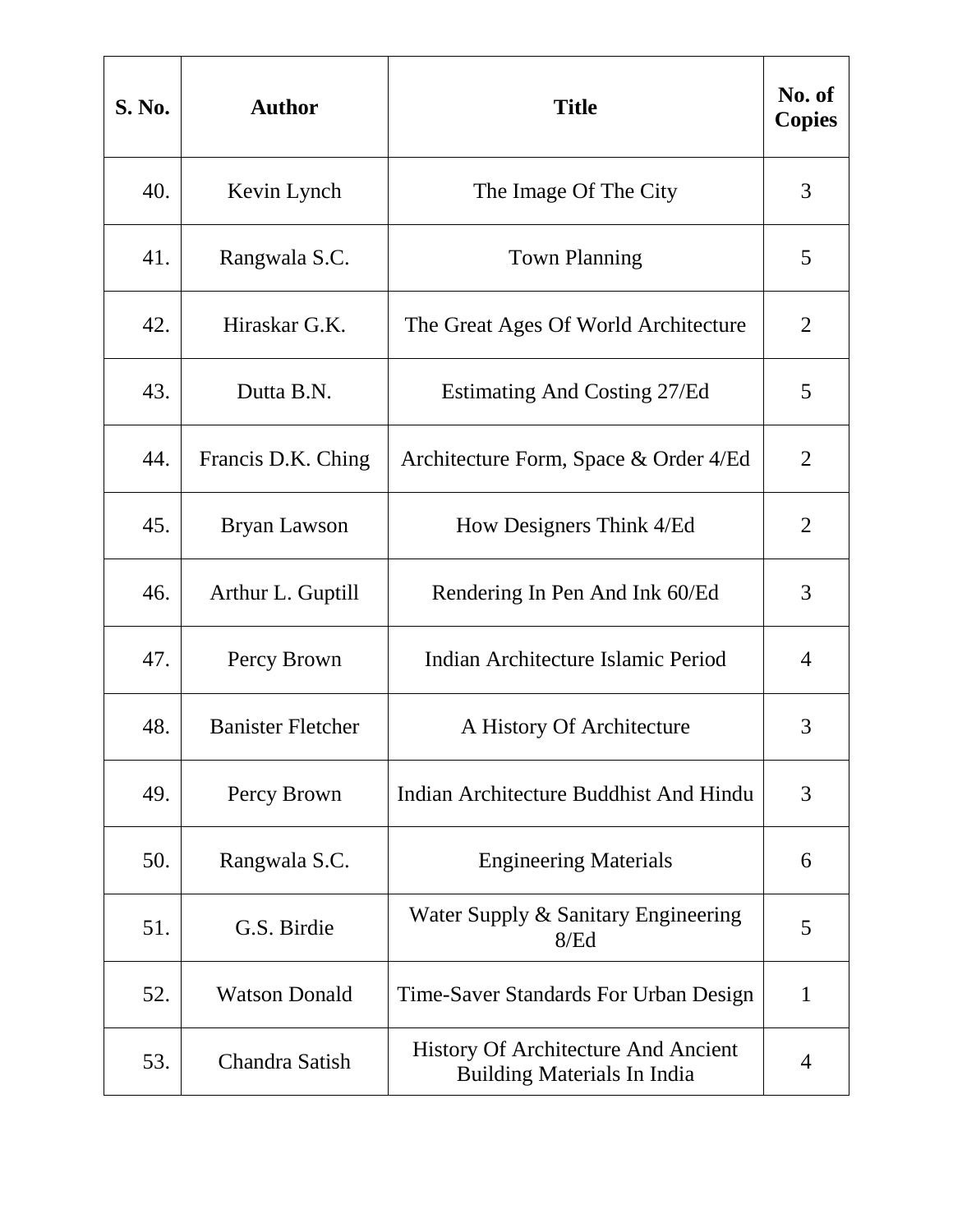| <b>S. No.</b> | <b>Author</b>           | <b>Title</b>                                          | No. of<br><b>Copies</b> |
|---------------|-------------------------|-------------------------------------------------------|-------------------------|
| 54.           | Chris Van Uffelen       | <b>Offices</b>                                        | $\mathbf{1}$            |
| 55.           | Kramer Sibylle          | <b>Schools Educational Spaces</b>                     | $\mathbf{1}$            |
| 56.           | Kevin Lynch, Gary       | <b>Site Planning</b>                                  | $\overline{2}$          |
| 57.           | Caves Robert E.         | <b>Strategic Airport Planning</b>                     | $\mathbf{1}$            |
| 58.           | Peck Lucy               | Agra: The Architectural Heritage                      | $\mathbf{1}$            |
| 59.           | Meyer A.,<br>Kuhlbradts | Architecture A Synoptic Vision                        | $\mathbf{1}$            |
| 60.           | Teri                    | Griha Manuals (Set Of 5 Vols.)                        | $\mathbf{1}$            |
| 61.           | Teri                    | <b>Sustainable Building: Design Manual</b><br>(Vol.1) | $\mathbf{1}$            |
| 62.           | Teri                    | Sustainable Building: Design Manual<br>(Vol.2)        | 1                       |
| 63.           | Majumdar                | <b>Energy Efficient Building In India</b>             | $\mathbf{1}$            |
| 64.           | Jacquet                 | <b>Cities: Steering Towards Sustainability</b>        | $\mathbf{1}$            |
| 65.           | <b>Tipnis</b>           | <b>Vernacular Traditions</b>                          | $\mathbf{1}$            |
| 66.           | Chawla                  | Growing Up In An Urbanising World                     | 1                       |
| 67.           | Petzold                 | Romanesque Art                                        | $\mathbf{1}$            |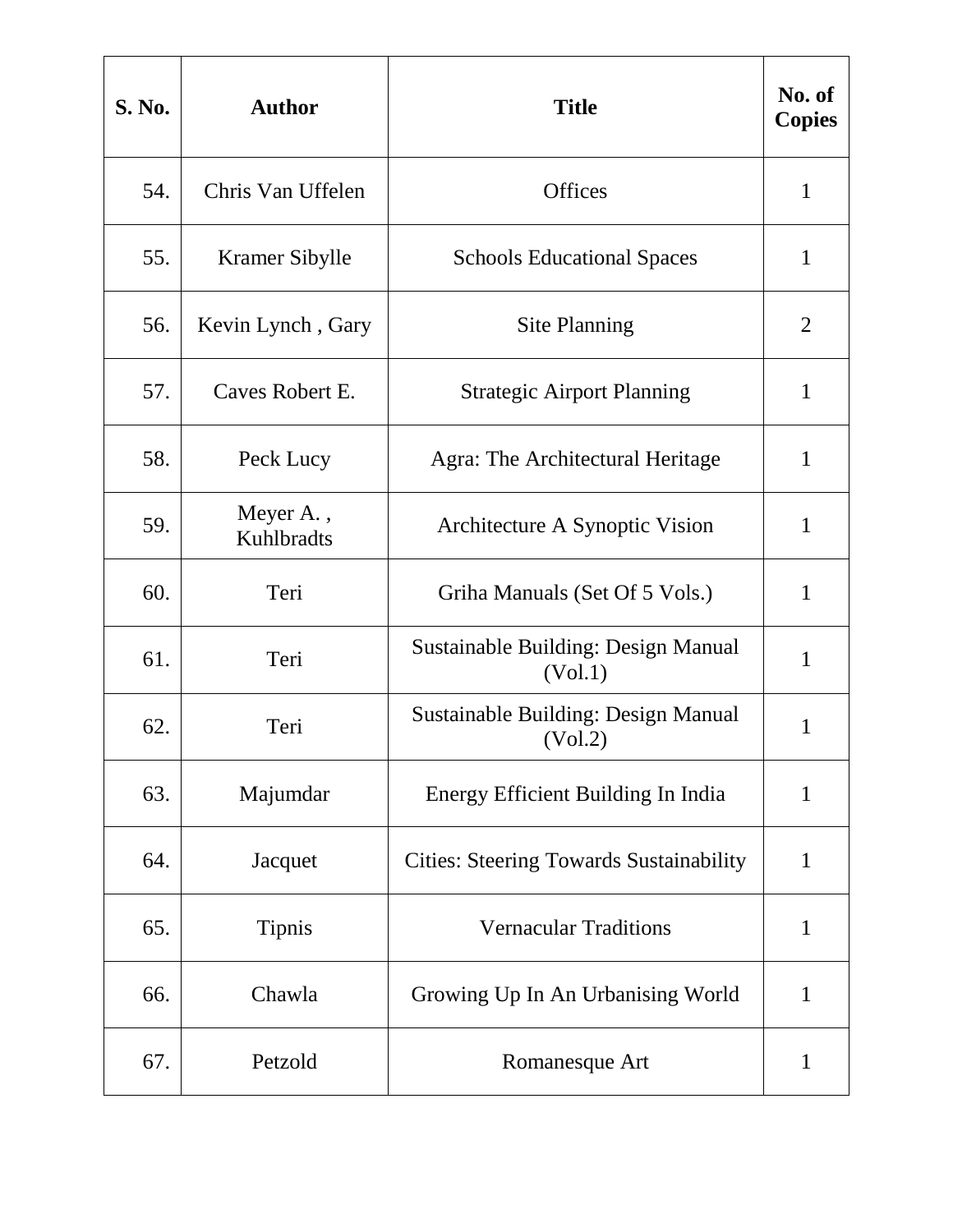| <b>S. No.</b> | <b>Author</b>         | <b>Title</b>                                             | No. of<br><b>Copies</b> |
|---------------|-----------------------|----------------------------------------------------------|-------------------------|
| 68.           | Piotrowski            | <b>Professional Practice For Interior</b><br>Designers   | $\mathbf{1}$            |
| 69.           | <b>Streeter</b>       | Professional Liability Of Architects And<br>Engineers    | 1                       |
| 70.           | Campbell              | <b>Elements Of Design</b>                                | $\mathbf{1}$            |
| 71.           | Losantos              | Urban Landscape                                          | $\mathbf{1}$            |
| 72.           | <b>Braun</b>          | Work: Best Of Office Design                              | $\mathbf{1}$            |
| 73.           | Zhou                  | <b>Urban Housing Forms</b>                               | $\mathbf{1}$            |
| 74.           | Pearman               | Airports A Century Of Architecture                       | 1                       |
| 75.           | <b>Stephen Emmitt</b> | <b>Barrys Advanced Construction Of</b><br>Buildings 2/Ed | 4                       |
| 76.           | <b>Stephen Emmitt</b> | Barrys Introduction To Construction Of<br>Buildings 2/Ed | 4                       |
| 77.           | Images                | <b>Educational Spaces Vol 3</b>                          | $\mathbf{1}$            |
| 78.           | Mathur                | Environment 2001: A Global Challenge                     | $\mathbf{1}$            |
| 79.           | Agnoletto             | Masterpieces Of Modern Architecture                      | $\mathbf{1}$            |
| 80.           | Hauser                | <b>Contemporary Houses</b>                               | 1                       |
| 81.           | Paredes Christina     | House In Spectacular Settings                            | 2                       |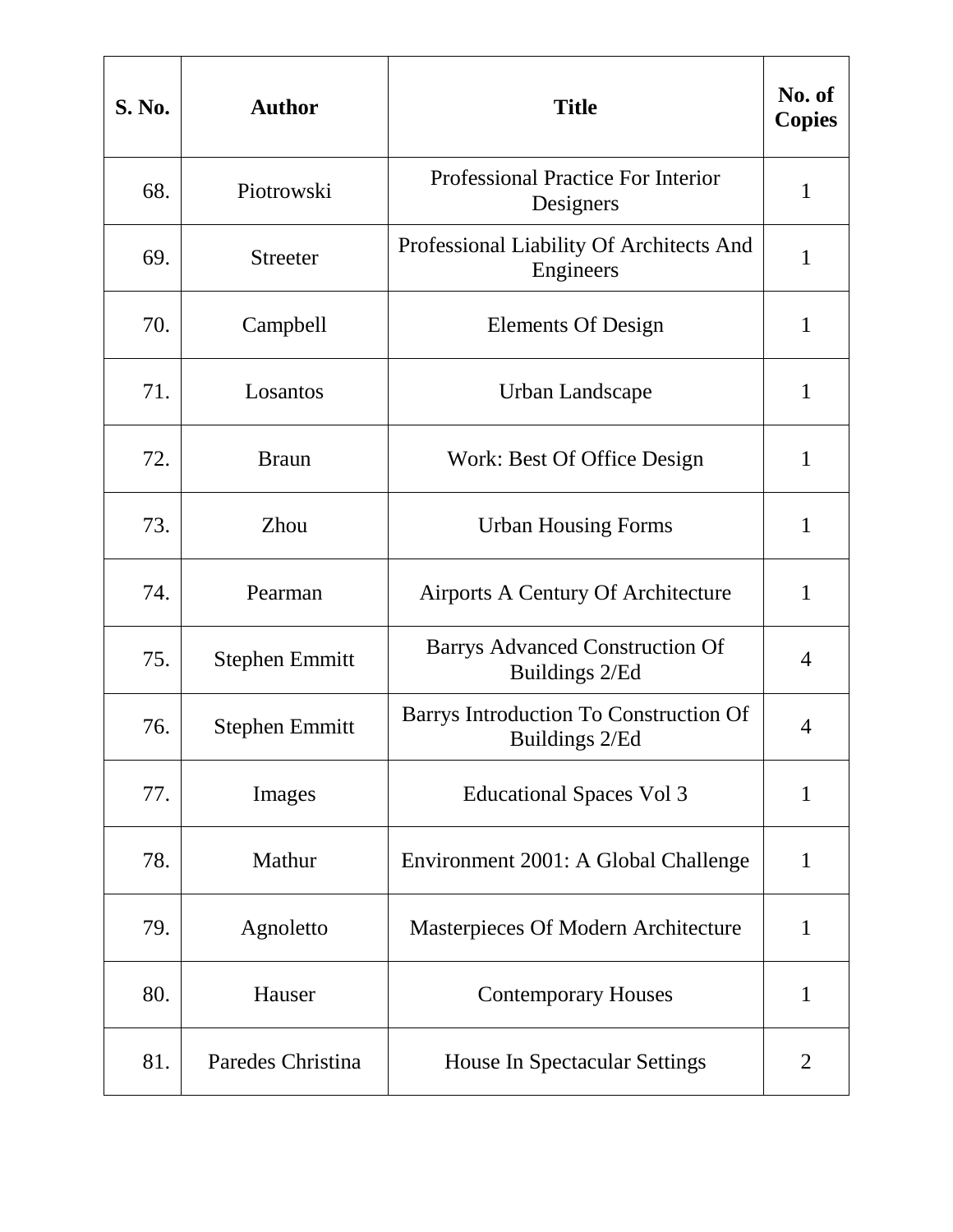| <b>S. No.</b> | <b>Author</b>            | <b>Title</b>                                                                         | No. of<br><b>Copies</b> |
|---------------|--------------------------|--------------------------------------------------------------------------------------|-------------------------|
| 82.           | Douglas B. Caywood       | Designers Workspace Unlimited Office<br>Design                                       | $\mathbf{1}$            |
| 83.           | Joseph Dechiara          | Time Saver Standards For Interior<br>Design And Space Planning                       | 1                       |
| 84.           | Anderson                 | World Architecture J                                                                 | $\mathbf{1}$            |
| 85.           | Watson                   | Time-Saver Standards For Building<br>Materials & Systems                             | 3                       |
| 86.           | <b>Stephen Emmitt</b>    | Barrys Introduction To Construction Of<br>Buildings 2/Ed                             | 5                       |
| 87.           | <b>Stephen Emmitt</b>    | <b>Barrys Advanced Construction Of</b><br>Buildings 2/Ed                             | 3                       |
| 88.           | Francis D.K. Ching       | <b>Building Construction Illustrated 4/Ed</b>                                        | 5                       |
| 89.           | Francis D.K. Ching       | A Visual Dictionary Of Architecture<br>2/Ed                                          | 5                       |
| 90.           | Neufert                  | Architects Data 4/Ed                                                                 | 3                       |
| 91.           | Bryan Lawson             | How Designers Think 4/Ed                                                             | $\mathbf{1}$            |
| 92.           | Francis D.K. Ching       | Architectural Graphics 6/Ed                                                          | $\overline{2}$          |
| 93.           | Francis D.K. Ching       | Architecture Form, Space & Order 4/Ed                                                | $\overline{2}$          |
| 94.           | Christopher<br>Alexander | Nature Of Order An Essay On The Art<br>Of Building And The Nature Of The<br>Universe | 1                       |
| 95.           | Christopher<br>Alexander | The Timeless Way Of Building                                                         | 1                       |